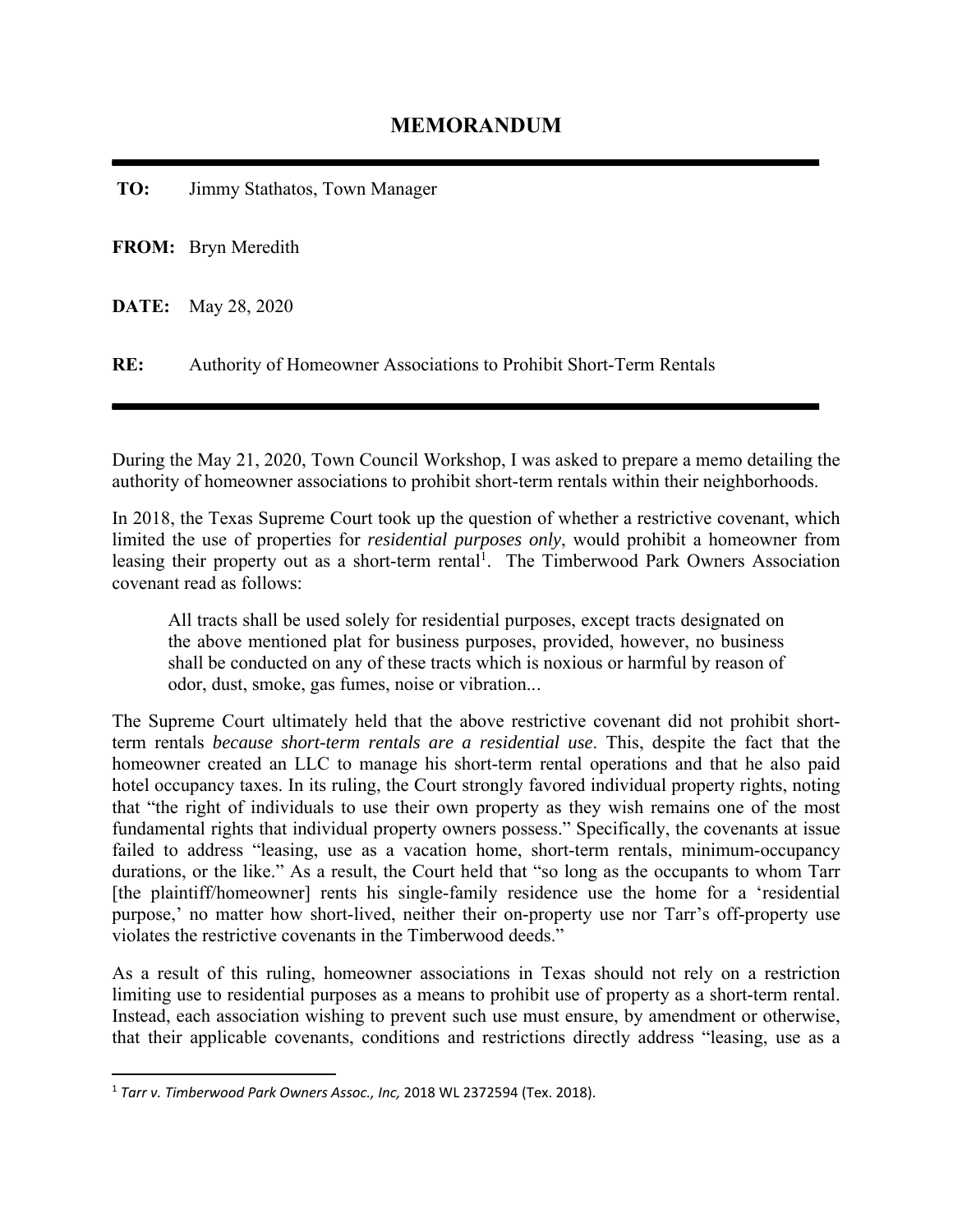vacation home, short-term rentals, minimum-occupancy durations, or the like," in accordance with the Supreme Court's guidance. Of course, the process to amend existing covenants, conditions and restrictions will vary from association to association.

Each association that wishes to pursue a restriction on short-term rentals should consult with their legal counsel regarding the procedure and the substance of an appropriate amendment.

Examples of restrictions aimed at curtailing the practice of leasing homes for short term rental purposes, include the following:  $2^2$ 

3. Rental/Leasing Conditions and Restrictions. The Rental/Leasing of Lots is subject to the following additional conditions:

a) Except in instances where a hardship exemption has been granted, at no time may more than six percent (6%) of the Lots be Rented/Leased at any time (maximum of 5 Lots).

b) As long as the Rental/Leasing limitation set forth in 3.a) above has not been met, and subject to any other limitations set forth in this Article, an entire Lot (but not less than entire Lot) may be Rented/Leased for private residential purposes only (i.e., rooms may not be individually Rented/Leased) without prior written approval of the Board of Directors. No Lot may be Rented/Leased for a term of less than twelve (12) consecutive months, and no lease may exceed a term of two years (twentyfour (24) consecutive months).

c) A Lot may not be Rented/Leased for hotel or transient purposes. No Lot may be Rented/Leased on an hourly, daily, weekend, weekly, monthly or quarterly basis.

Another example, is as follows:

It is permitted for Owners to lease (as defined below) a residential dwelling in the subdivision, so long as:

(a) occupants are leasing the entire Lot (including all land and improvements comprising the Lot and residential dwelling) to use as a residence;

(b) the term of the lease is greater than ninety (90) days;

(c) the Owner and the occupants have the intent that the occupants remain on the Lot, and that it become the occupants' place of residency;

<sup>&</sup>lt;sup>2</sup> Please note that I do not offer an opinion on whether these examples have been reviewed by the courts or whether they would withstand judicial scrutiny. Each association should consult with legal counsel for guidance on this issue.